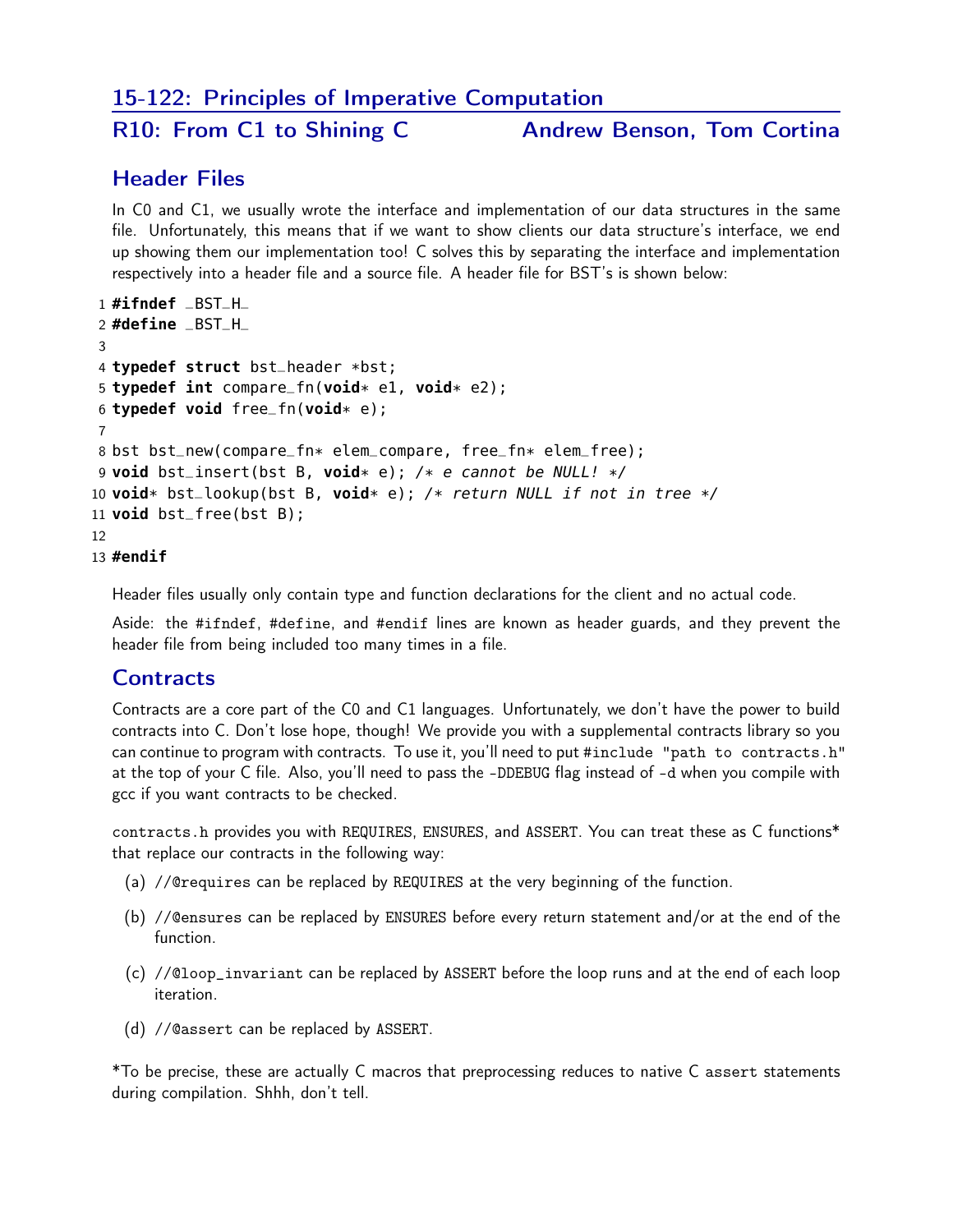# Checkpoint 0

Rewrite the following C0 function into C. Only the contracts will need to be changed.

```
1 int length(list* start, list* end)
2 //@requires is_segment(start, end);
3 //@ensures \result > 0;
4 {
5 int length = 0;
6 while (start != end)
7 //@loop_invariant is_segment(start, end);
8 {
9 length++;
10 start = start−>next;
11 }
12 return length;
13 }
```
### Memory Allocation

In C0 and C1, we had the functions alloc, which allocated enough memory for a singleton of some type, and alloc\_array, which allocated enough memory for an array of some type. In C, there is only\* malloc, which takes one argument - the amount of memory you want.

For example, in equivalent of alloc(struct list\_node) in C is malloc(sizeof(int)), and the equivalent of alloc\_array(int, 3) in C is malloc(3\*sizeof(int)).

However, malloc can return NULL in certain high-memory cases. Usually you would have to check the return value to see if it is NULL, but we provide you with a replacement for malloc that does this check for you: xmalloc. To use it, put #include "path to xalloc.h" at the beginning of your C file.

\*Note that malloc does not initialize the memory it allocates to 0. If you require this, there is a variant of malloc called calloc (and a corresponding xcalloc) that does this.

## Freeing Memory

After you are done using any memory referenced by a pointer returned by malloc or calloc, you must free it or your program will have "memory leaks" (in C0 and C1, something called a garbage collector does this automatically. We might discuss this more in depth later in the semester.) You can free such memory by passing a pointer to it to free. Once you free it, it is undefined to access that memory. Also, don't free memory that was previously freed. That also results in undefined behavior.

When we design libraries for data structures like stacks and BST's, it's important to specify whether the client or library is responsible for freeing each piece of memory that is malloced. Usually, whoever allocates the memory "owns" it and is responsible for freeing it, but in data structures like BST's, we may want to transfer ownership of the memory to the data structure. Thus, we ask the client to supply a "freeing" function in bst\_new for BST elements, so that when the client calls bst\_free, we can call their "freeing" function on every element in the BST. If the function pointer the client gives us is NULL, then we don't free the BST elements.

## Checkpoint 1

Rewrite bst\_new (which should take in a pointer to a "freeing function") and bst\_insert into C, and write the function bst\_free, which frees all the memory that the BST is responsible for.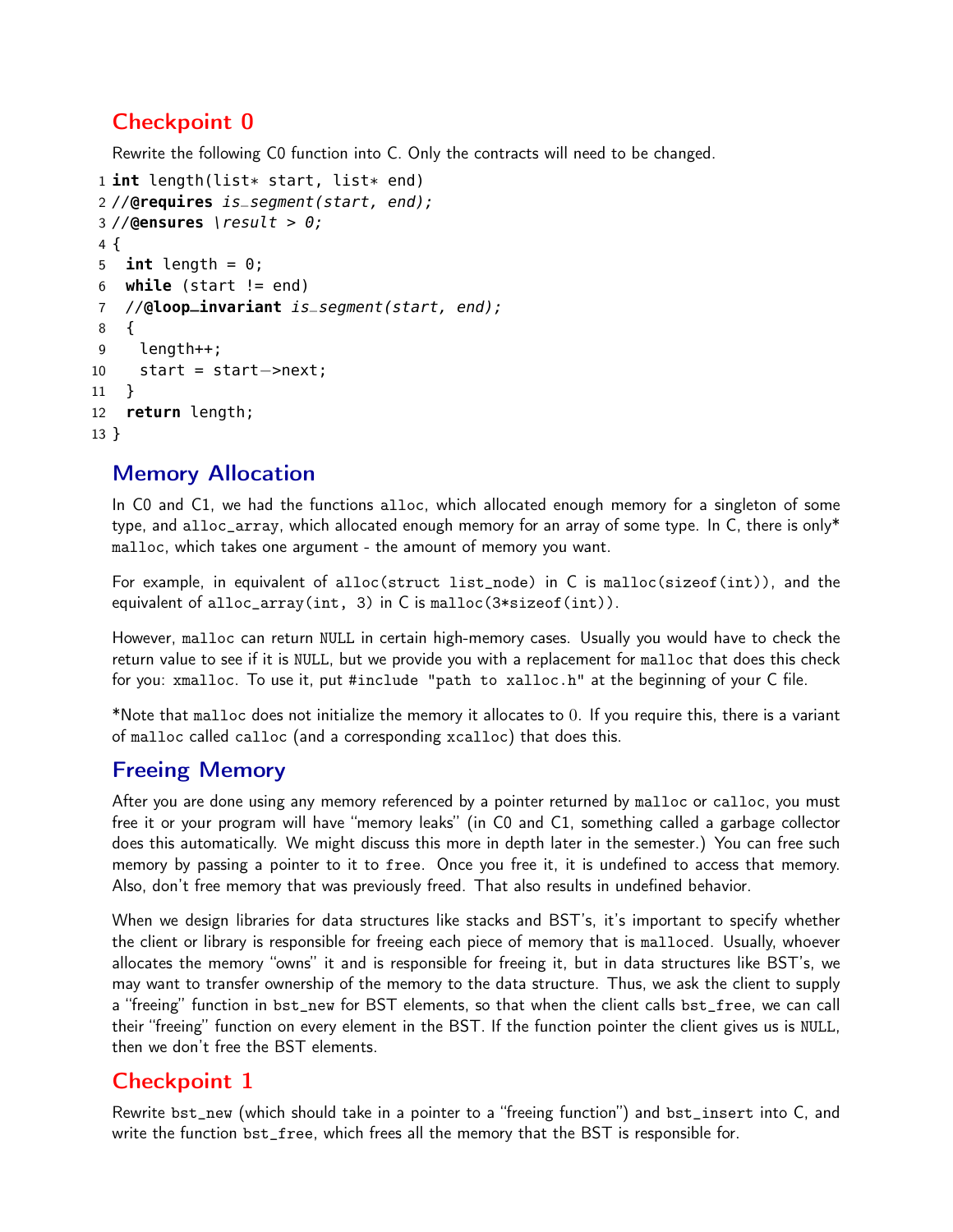```
1 typedef int compare_fn(void* e1, void* e2);
2
3 typedef struct tree_node tree;
4 struct tree_node {
5 void* data;
6 tree* left;
7 tree* right;
8 };
9
10 typedef struct bst_header bst;
11 struct bst_header {
12 tree* root;
13 compare_fn* compare;
14 };
15
16 bst* bst_new(compare_fn* compare)
17 //@requires compare != NULL;
18 //@ensures is_bst(\result);
19 {
20 bst* B = alloc(struct bst_header);
21 B->root = NULL;
22 B−>compare = compare;
23 return B;
24 }
25
26 tree* tree_insert(tree* T, void* e, compare_fn* compare)
27 //@requires e != NULL && compare != NULL && is_tree(T, compare);
28 //@ensures is_tree(\result, compare);
29 {
30 if (T == NULL) {
31 /* create new node and return it */
32 T = alloc(struct tree_node);
33 T−>data = e;
34 T−>left = NULL; T−>right = NULL;
35 return T;
36 }
37 int r = (*compare)(e, T−>data);
38 if (r == 0) {
39 T−>data = e; /* modify in place */
40 } else if (r < 0) {
41 T−>left = tree_insert(T−>left, e, compare);
42 } else {
43 //@assert r > 0;
44 T−>right = tree_insert(T−>right, e, compare);
45 }
46 return T;
47 }
48
49
```